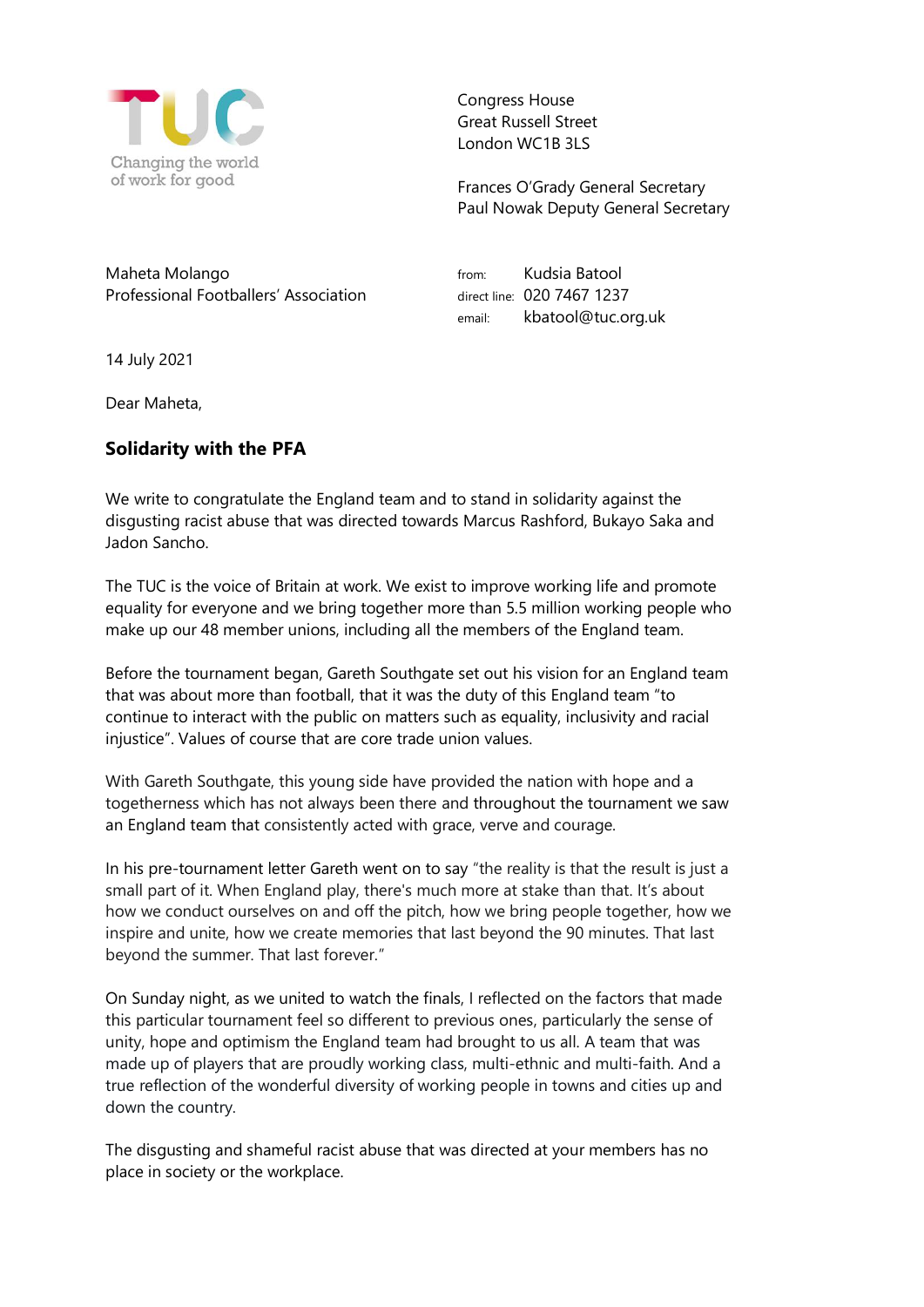There is no more important priority for our trade union movement today than to do whatever it takes to stand up against racism and to secure racial justice at work. Wherever and whenever racism exists, wherever the conditions exist which enable racism to flourish, we must be ready to act and to call it out. But we need to do more than speak out – we must also make a difference.

Trade union members have a record of strongly opposing racism. The movement can be more visible in clocking up wins against racism, and make the challenging of racism at work as integral as defending and improving terms and conditions. There is strong commitment across the trade union movement to put unions at the forefront in the struggle for race equality.

## Yours sincerely

Frances O'Grady, General Secretary, TUC Christina McAnea, General Secretary, UNISON Harish Patel, National Equalities Officer, Unite Gary Smith, General Secretary, GMB Kevin Courtney, Joint General Secretary, NEU Dr Mary Bousted, Joint General Secretary, NEU Paddy Lillis, General Secretary, Usdaw Dr Patrick Roach, General Secretary, NASUWT Dave Ward, General Secretary, CWU Mark Serwotka, General Secretary, PCS Mike Clancy, General Secretary, Prospect Dr Jo Grady, General Secretary, UCU Mick Lynch, General Secretary, RMT Larry Flanagan, General Secretary, EIS Karen Middleton, Chief Executive, CSP Jon Skewes, Executive Director, External Relations, RCM Paul Whiteman, General Secretary, NAHT Roy Rickhuss CBE, General Secretary, Community Horace Trubridge, General Secretary, Musicians' Union Steve Gillan, General Secretary, POA Richard Evans OBE, Chief Executive Officer, The Society and College of Radiographers Michelle Stanistreet, General Secretary, National Union of Journalists Ged Nichols, General Secretary, Accord Mick Whelan, General Secretary, ASLEF Dave Penman, General Secretary, FDA Manuel Cortes, General Secretary, TSSA Sarah Woolley, General Secretary, BFAWU Mark Dickinson, General Secretary, Nautilus International Tim Rose, General Secretary, Nationwide Group Staff Union Steve Jamieson, CEO and General Secretary, The Royal College of Podiatry Robert Monks, General Secretary, United Road Transport Union Andy Burman, Chief Executive and General Secretary, BDA Linda Rolph, General Secretary, Advance Ian Lawrence, General Secretary, Napo Brian Linn, General Secretary, Aegis Kate Fallon, General Secretary, Association of Educational Psychologists Paul Donaldson, General Secretary, HCSA